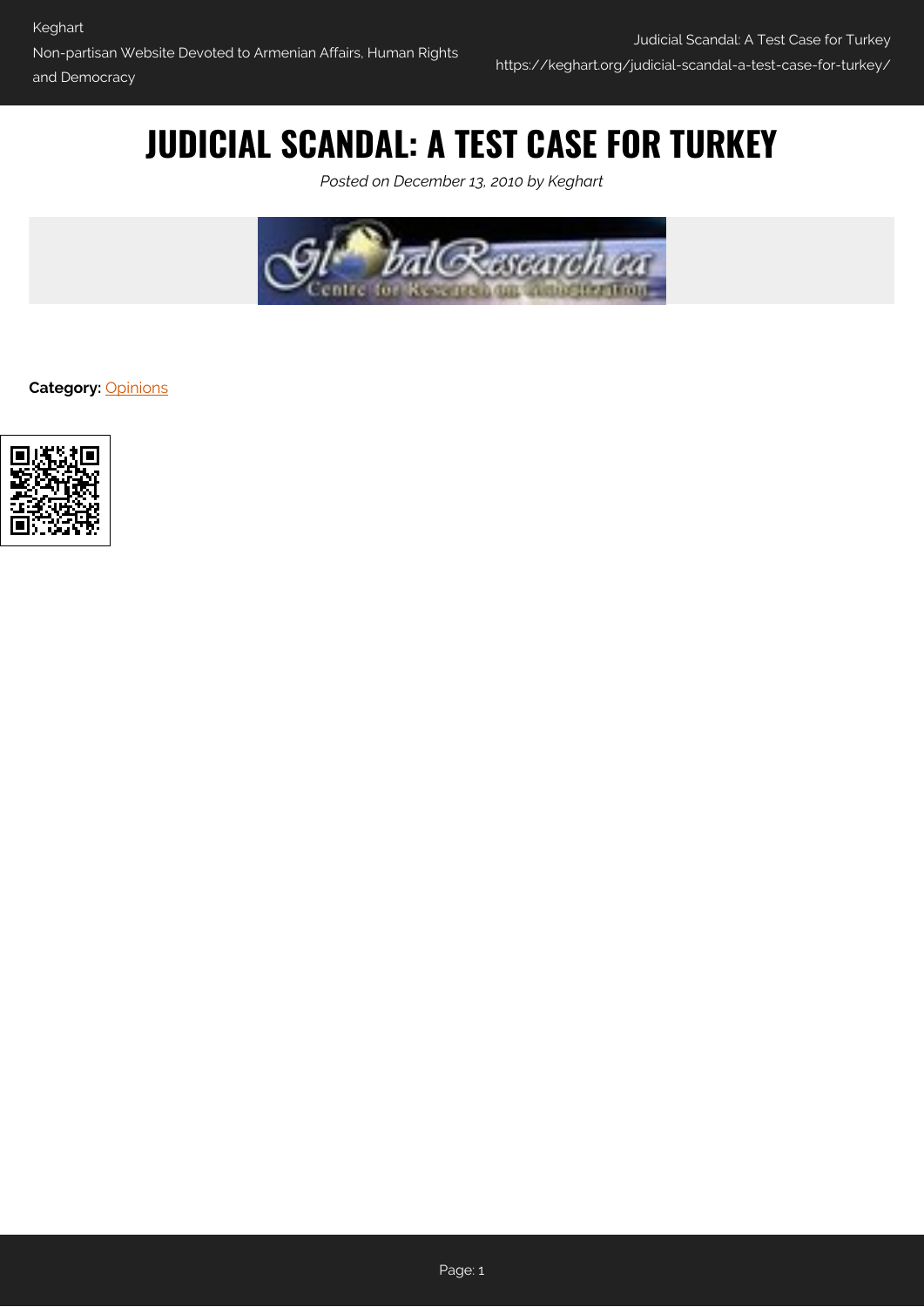Non-partisan Website Devoted to Armenian Affairs, Human Rights and Democracy

# ×

## Muriel Mirak-Weissbach, [Global Research](http://www.globalresearch.ca/index.php?context=va&aid=22381), December 12, 2010

 $\pmb{\times}$ Is Turkey making progress in the democratization process? Has the September referendum led to reform of the judiciary? Who really rules Turkey? These are some of the questions raised, albeit implicitly, by a recent court case in Istanbul which has become a cause célèbre.

The case involves a Turkish-born German citizen, Dogan Akhanli, a former leftist opposition figure who had been imprisoned and tortured under the military coup regime in the 1980s. After his release and successful flight to Germany in 1991, he received refugee status and later citizenship. In the last twenty years he has lived with his wife and family in Cologne, working as a writer, translator, and social activist.

### $\pmb{\times}$

#### Muriel Mirak-Weissbach, [Global Research](http://www.globalresearch.ca/index.php?context=va&aid=22381), December 12, 2010

 $\pmb{\times}$ Is Turkey making progress in the democratization process? Has the September referendum led to reform of the judiciary? Who really rules Turkey? These are some of the questions raised, albeit implicitly, by a recent court case in Istanbul which has become a cause célèbre.

The case involves a Turkish-born German citizen, Dogan Akhanli, a former leftist opposition figure who had been imprisoned and tortured under the military coup regime in the 1980s. After his release and successful flight to Germany in 1991, he received refugee status and later citizenship. In the last twenty years he has lived with his wife and family in Cologne, working as a writer, translator, and social activist.

His primary concern, both in his writings and his daily activity, has been to work through the cases of genocide in the twentieth century, emphatically including the Young Turks' genocide of the Armenians in 1915. In the last book of his trilogy, Die Richter des Juengsten Gericht (The Judges of the Last Judgment, 1999), he dealt with the Armenian genocide, the first Turkish novelist to do so. Raising the issue of the 1915 genocide is against the law in Turkey, specifically, a violation of Article 301 of the legal code, which forbids belittling or insulting "Turkishness." When he arrived at Istanbul airport on August 10, to visit his dying father, Akhanli was immediately arrested by the authorities. But he was not charged with violating Article 301. Instead, he was accused of having participated in a case of armed robbery of a currency exchange shop in 1989, during which the shopkeeper was killed. After his arrest at the airport, Akhanli was thrown into jail. Although the defense hoped for a speedy trial that might begin by September, the authorities kept him in prison for four long months. During that time he wrote letters that he planned to give his father as soon as they could meet. Shortly before his trial opened on December 8, his father died, without having seen his son. Akhanli's request for a prison leave to attend the funeral was denied.

#### **Travesty of Justice**

The entire process, from his arrest to the trial, was characterized by heavy-handed tactics which fly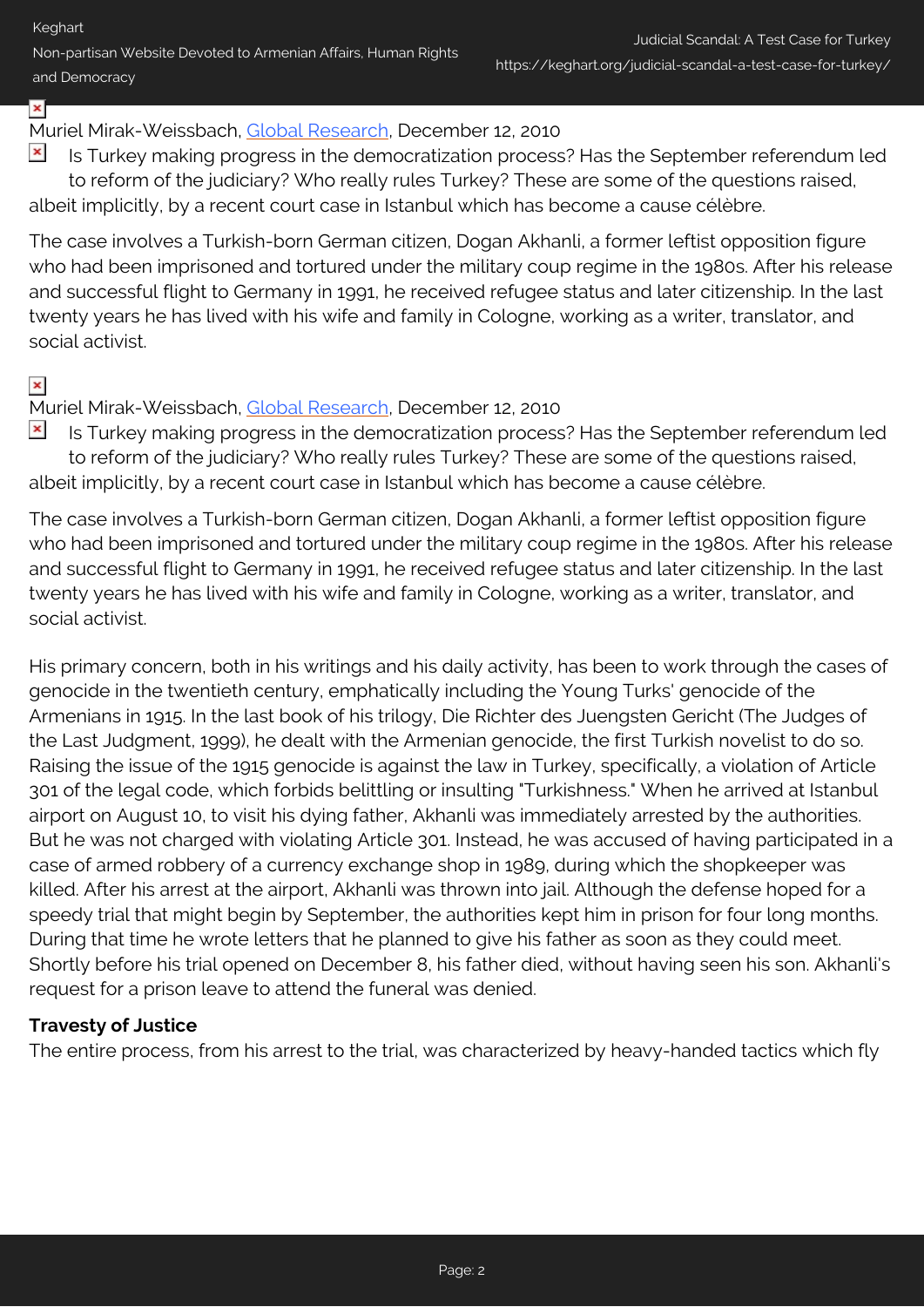identified Akhanli when interrogated in 1992. He later officially retracted his statements, asserting in an affidavit that they had been obtained under duress, i.e. through torture. Two other witnesses, sons of the murdered man, who had also been interrogated in 1992, later denied statements attributed to them, adding that they had never been shown photographs of Akhanli for identification. When, for the first time, they were shown photos of the accused on August 13 of this year, they said they did not recognize him as one of the perpetrators. Finally, when the Turkish investigators 21 years after the fact (!) examined fingerprints on two bags that the robbers had left at the scene of the crime, they found none of them matched Akhanli's.

On the basis of these facts, defense lawyer Haydar Erol repeatedly lodged formal complaint against the arrest and demanded that Akhanli be released. Three times the court rejected the complaint and continued to hold him in a high security prison in Tekirdag. Not only: following the first complaint, the prosecution expanded the charges against him to include a political crime: it claimed that he had planned the robbery in order to finance a terrorist organization in its attempt to overthrow the Turkish government. Akhanli's comment on his absurd status was: "If I were not threatened with a life sentence, I could really laugh about my situation. I see myself like the character in Franz Kafka's novel, Josef K. -- not only because I was arrested though innocent." Kafka's novel, The Trial, recounts the drama of an innocent man taken prisoner who, entrapped in a maze of burocratic procedures and intrigues, is incapable of ever finding out what is happening to him.

#### **International Mobilization**

Akhanli knew before he left for Istanbul that he was on a watch list and might be arrested, but he went ahead with his plans, determined to see his father before he died. As a precaution, he alerted associates from Recherche International and Tueday (a Turkish human rights group), as well as friends, and arranged for them to respond if he were detained. As he told me in a phone call on the eve of his departure, I and others would be informed if anything were to happen. In fact, as soon as the news of his arrest reached his associates, they mobilized his legal defense and a public solidarity campaign which ultimately tipped the balance in favor of his release.

The campaign to secure Akhanli's freedom targeted those political institutions which had the power to influence events. Letters of protest flowed into the Turkish Justice Ministry, copies of which were also sent to the Turkish Embassy in Berlin. At the same time, protesters flooded German Foreign Minister Westerwelle's office with demands that he intervene to secure the freedom for Akhanli - after all, a law-abiding German citizen. Westerwelle's office seems to have taken the messages seriously, as indicated by the lengthy and articulate responses it issued; and the German consulate in Istanbul did at least contact the prisoner and his lawyers. The Turkish Embassy in Berlin, on the contrary, adopted a position of sheer denial, rejecting any and all insinuations of a political dimension to the case, and reiterating the catalogue of alleged "facts" pertaining to the armed robbery and murder.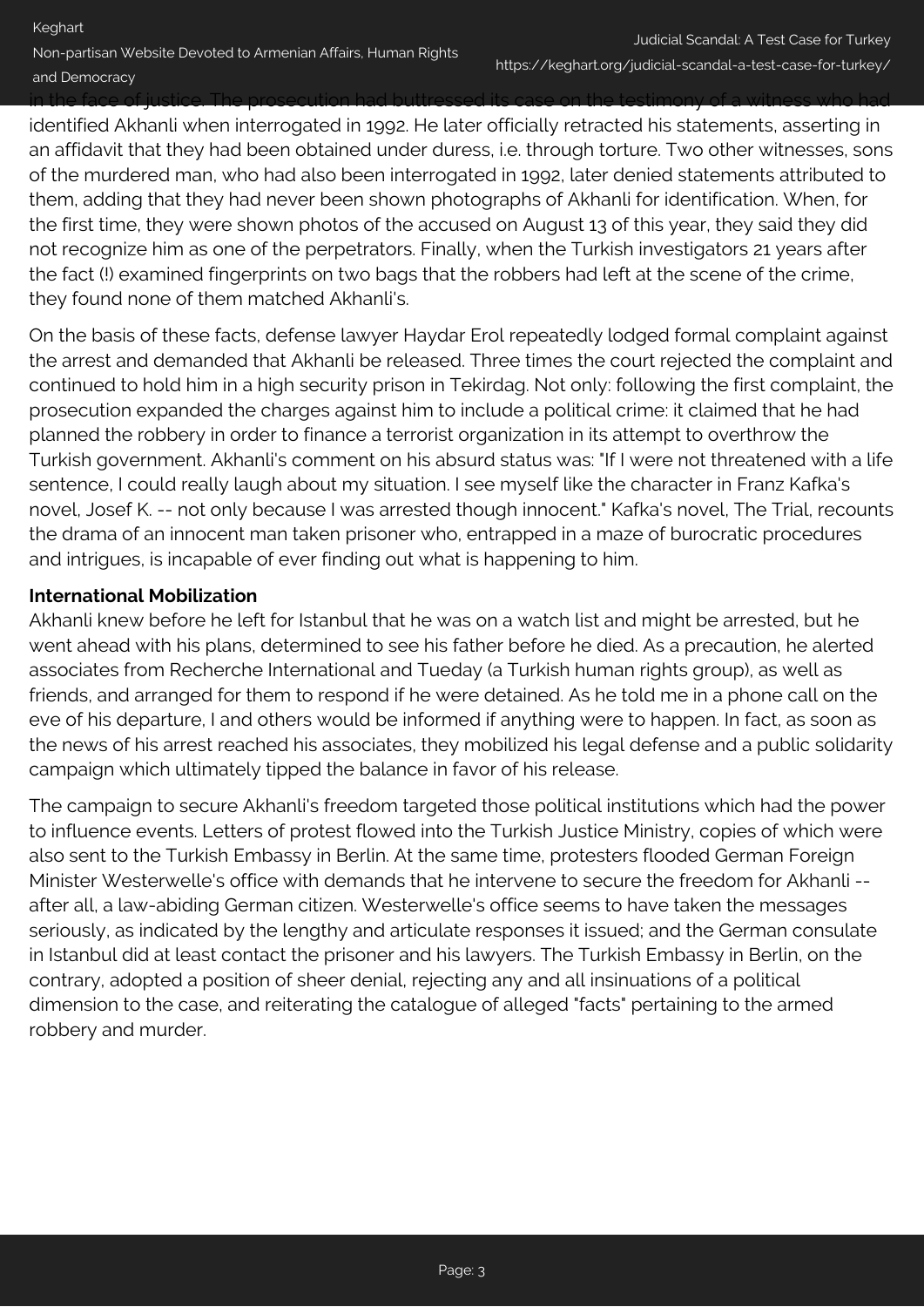At the same time, an impressive array of intellectuals, both Turkish and German, assembled to

circulate petitions demanding his release, flanked by mass actions in the form of solidarity meetings as well as street demonstrations in Berlin, Cologne, and Frankfurt. Significantly, the Armenian Community in several German cities officially joined the mobilization. Among those leading the campaign were Guenter Wallraff, an author and well-known investigative journalist; author Guenter Grass; filmmaker Osman Okkan, and others. On December 6, a group of Turkish intellectuals issued an appeal for his freedom, signed, among others, by Nobel prize winner Orhan Pamuk. When the trial opened in Istanbul, a delegation of 20 observers from Germany was on hand, officially representing the German PEN center, the Union of German Writers, the Academy of Arts Berlin, the Union of Democratic Jurists, the Austrian Writers' Union, and several human rights groups, including Akhanli's Tueday, KulturForum Tuerkeideutschland, Medico International, as well as the Bundestag factions of Die Linke and the Buendnis 90 - Die Gruene parties. Amnesty International also sent an observer.

It was this massive show of support especially from Germany, evidently unexpected by the Turkish authorities, which was to be decisive. "Without the huge attention that Dogan's arrest drew," said Wallraff, "they would certainly have sentenced him to life imprisonment. He would have become one of those prisoners whom the Turkish government at some time, on some likely occasion, would have pardoned."

Prior to the session, a large crowd gathered outside the courtroom sporting posters demanding "Justice for Dogan Akhanli" while members of the delegation briefed the press. Inside the courtroom, the head judge, a hardliner, was "visibly strained," according to a Frankfurter Allgemeine Zeitung report, but, evidently impressed by the show of international support for the accused, behaved in a civil manner – quite out of profile. Akhanli, who had repeatedly stated his innocence to the magistrate, chose not to speak at all, and had a statement read for him. His lawyer Erol said his client's silence was a protest against the fact that he was not allowed to visit his dying father. His lawyers again went on record rejecting any and all charges. The judge, given the lack of credible evidence, and having no grounds for suspicion that the defendant would commit a crime, was forced to announce his release, and grant him permission to leave the country, pending continuation of the trial next March. Later that evening, Akhanli was set free and made his way to his home town where he could join relatives in mourning the loss of his father. He is expected to return to Germany sometime in December.

#### **Turkish Denial Policy On Trail**

It is clear to those who have moved in Akhanli's defense that the charges against him were hoked up, and that his only "crime" was his principled commitment to lay bare the historical facts of the 1915 genocide, in the pursuit of justice, truth, and recognition. As his publisher Regip Zarakoglu put it, "They can't punish Dogan Akhanli for his books, so they're trying to attribute another crime to him." Wallraff, according to Hurriyet on December 8, said he thought that a 2003 work by Akhanli, Talaat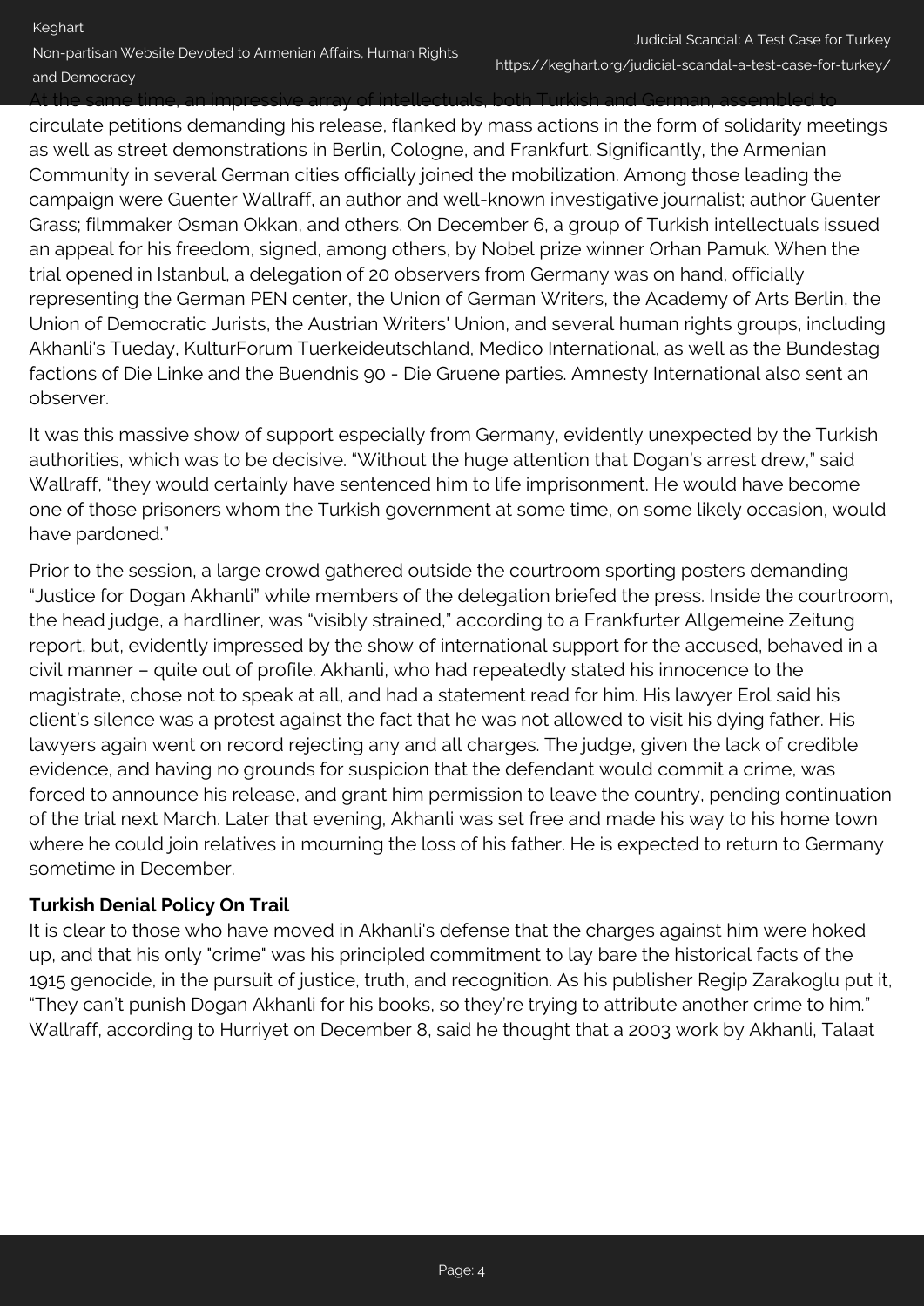Pasha Minutes, was the reason behind his detention.

Although a growing number of Turks in civil society are opening their eyes to the historical truth and seeking ways to deal with it, the hard-core Kemalists can react only with brute force whenever the issue is touched. The reason lies not only in fears of demands for costly reparations along the model of German payments to Holocaust victims, or in fears of claims on historical Armenian territories; the nationalists reject acknowledgement also because their very identity is inextricably linked to the mythology associated with nation founder Ataturk, who laid down the official line on the 1915 events. Although the Young Turk leaders were tried, convicted, and most sentenced to death by a Turkish court in 1919-1920 for their responsibility in the deportations and massacres that led to the genocide, after coming to power in 1923 Ataturk rehabilitated them post mortem. The remains of Talaat Pasha, who had been assassinated in Berlin by an Armenian in 1921, were returned to Turkey where he was given a hero's burial. Streets named after Young Turk leaders bear witness to this incontrovertible fact that the Turkish republic was founded on a tragic falsehood. The articles introduced into the legal code (later Art. 301) condemning any mention of the genocide as an offense to "Turkishness" are a logical consequence of this policy.

So Akhanli, who has been an outspoken proponent of the demand for Turkish recognition of the genocide, qualified as a likely candidate for harassment.

Dogan knew what might await him in Turkey, as he had alerted friends, but he nonetheless nurtured hopes that perhaps the situation in his homeland had improved over the last 20 years. As Der Spiegel reported in its December 6 issue, Akhanli said he had reckoned with an arrest when he flew to Turkey. "But also, that I would be released after a short while and not locked up possibly for life," he was quoted saying. "I thought that my country was freer, more democratic today." The weekly went on to report that Akhanli viewed the violence, arbitrariness, and torture existing in Turkey as connected to the policy of denial regarding 1915. And his recent odyssey is proof positive of this fact.

One should view the entire affair against the backdrop of internal political conflict in Turkey. As seen in the recent referendum, as well as in a series of legal cases brought against leading Turkish personalities -- including military figures -- accused of plotting against the State, the hardliner faction, which is linked to the notorious Ergenekon apparatus, is facing an existential threat. Its control over the justicial apparatus is being challenged in particular. And it is fighting back. Akhanli's lawyer Erol stated, "Unfortunately, it is not here a matter of solving a crime. It is a show of force on the part of revanchist circles in Turkey." Halil Oezcan of the Turkish PEN organization had this to say: "It was clear from the beginning that it would be difficult to put the 1980 putschists, the generals, on trial…. In the Akhanli case," he went on, "we see that, not only have we not succeeded in putting them on trial, but also that none other than a victim of the military putsch is jailed. With this, the putschists and their followers want to demonstrate that they still wield juridical power and can convict people at will. And indeed they can."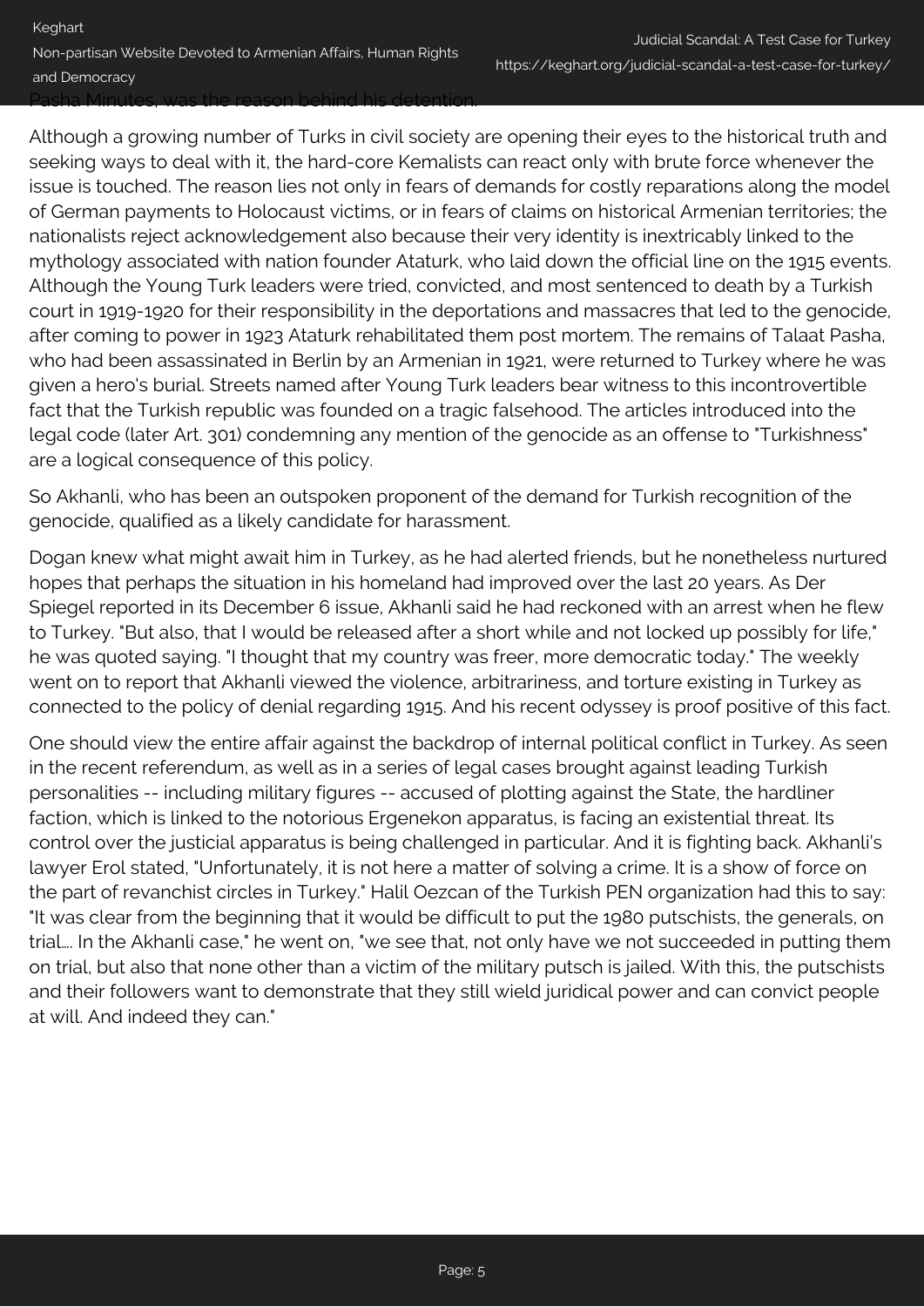But can they, really? The pressure which has come down on Turkey in this case must have been

significant. Although the German authorities have not publicized their actions, it is hard to imagine that Akhanli would have been released on the first day of trial without some behind-the-scenes intervention. More than government action, the pressure mounted by the defense committee succeeded in putting the public spotlight on the case, as indicated by a two-page spread by the weekly of record Der Spiegel. Since the DecEMBER 8 session, the case has grabbed the attention of the international press, including in Turkey.

If public and political pressure continues to grow -- and it will --, it is considered likely that Akhanli will be acquitted, perhaps during the next trial date on March 9, 2011. That happy event would constitute a signal defeat, not only for the political forces identified as Kemalist revanchists etc., but for the denial policy laid down by Ataturk regarding 1915. Dogan Akhanli is a well-known and respected novelist, who has courageously spoken out about the Armenian genocide, and his notoriety and stature will only be enhanced by this recent attempted frame-up. In addition to his writing activity, he has been engaged in a continuing process of education about the Armenian genocide and other crimes against humanity in the 20th century. This work, carried out through his Recherche International and Tueday associations, has taken shape in seminars, conferences, and educational trips, for example, to Berlin, where landmarks of these events are to be seen. Scholars on various aspects of the historical events -- the Armenian genocide, the suppression of the Pontic Greeks, the plight of other minorities like the Assyrians, the drama of the Kurds, the role of Germany -- have contributed to such seminars, and Akhanli has personally led tours through the historical sites. Prior to his arrest, he was involved with a number of Armenian, German, Kurdish, and Turkish intellectuals in expanding this work, to engage Turks and Armenians in particular in joint historical and personal biographical research aimed at reaching an understanding of the 1915 genocide, and seeking recognition and reconciliation on that basis.(1)

Such a collective effort is particularly effective in Germany, which hosts the largest Turkish community outside of Turkey. Furthermore, Germany's own involvement as an ally of the Young Turk regime has been extensively documented in Foreign Ministry archives from World War I and published. This mass of governmental documentation facilitates the task of establishing the historical record and educating the broader public, including Germany's citizens of Turkish descent, as to what really occurred.(2)

Dogan Akhanli is absolutely right in believing (as Hrant Dink did) that the democratization process in Turkey can only develop in conjunction with Turkish acknowledgement of the genocide in 1915. Only when official Turkey recognizes the truth and finds the appropriate means to morally redress the crime can justice be accorded the victims and the burden of collective guilt be lifted from the collective Turkish consciousness. When that time comes, there will no longer be any need to persecute journalists and authors who study Turkey's past.

If the Turkish judicial authorities thought they could make an example of Akhanli and, by inflicting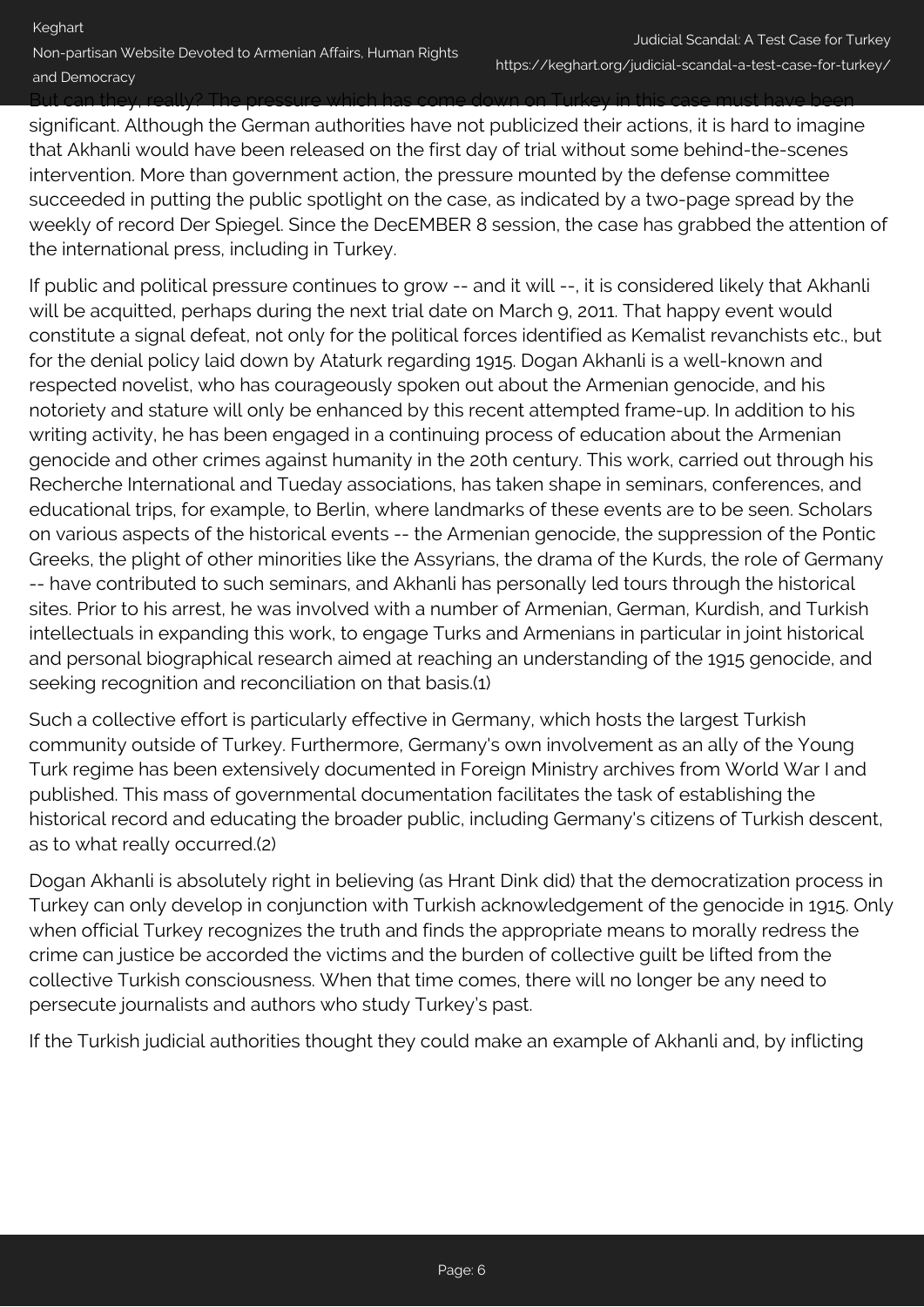### severe punishment on him, terrify anyone else dealing with the Armenian question into silence, they were dead wrong. The lesson of Akhanli's case, which neither the Turkish government nor the judiciary can ignore, is that such illegal prosecution will no longer be tolerated today. It will backfire, further fuelling the process of social and political awareness among Turkish intellectuals and others -- at home and abroad – who insist that Turkey's past will continue to haunt its elite until they find the courage to face it.

1. See my article **[Imprisonment of Human Rights Activist Puts Turkish Establishment on the Dock](http://www.globalresearch.ca/index.php?context=va&aid=20872)** 2. See **[Armenocide](http://www.armenocide.de/)** for documentation

The author can be reached at mirak**dot**weissbach**at**googlemail.com

# **Keghart.com**

A group of scholars has initiated a petition in support of Dogan Akhanli. It reads: Dear Minister of Justice,

The arrest and the criminal proceedings against the German-Turkish writer and human rights activist Dogan Akhanli (Cologne), who is currently detained in solitary confinement inTekirdağ appear legally highly questionable. I appeal to you:

1) Please prevent the criminal justice system to be abused as an instrument of punishment of dissenters!

2) Arrange for a closure of this case, for which there is no convincing legal reasons!

3) Stop immediately the confinement in a high-security prison with restricted outside contacts!

Click [here to get to the website](http://www.aga-online.org/de/aktionen/detail.php?newsId=395) and scroll down to sign the form if you so wish.